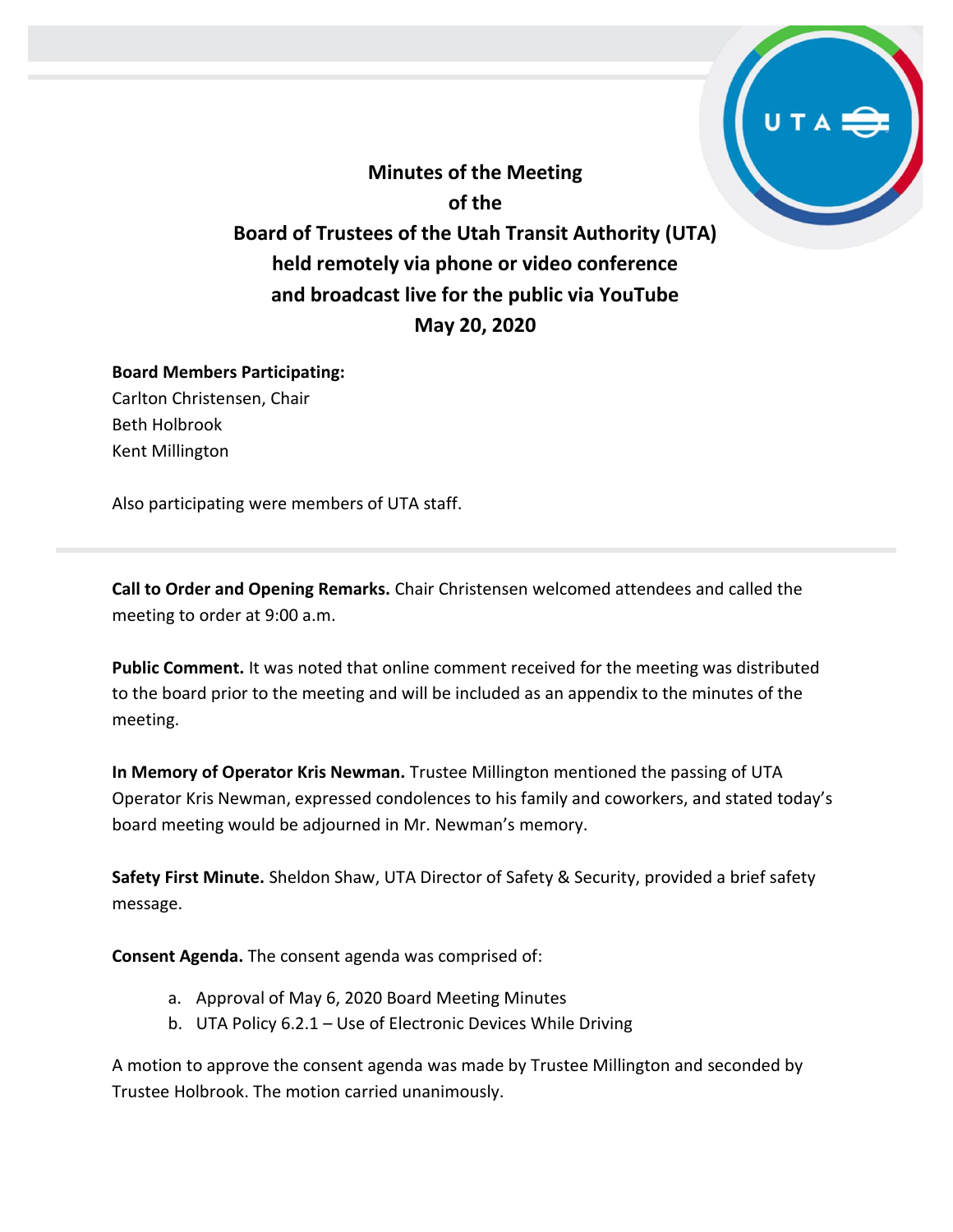#### **Agency Report.**

### **Budget Amendment #2 Addition – Capital Planning and Environmental Funding.**

Carolyn Gonot, UTA Executive Director, mentioned that monies for capital planning and environmental funding have been added to budget amendment #2 to allow the agency to better compete for grants.

**UTA Recovery Guidelines.** Ms. Gonot was joined by Eddy Cumins, UTA Chief Operating Officer, and Lorin Simpson, UTA Regional General Manager – Salt Lake Business Unit. Ms. Gonot stated the agency has formulated a recovery plan based on Governor Gary Herbert's color-coded heath guidance system. Mr. Cumins added there has been an increase in ridership now that some social distancing measures have been relaxed and more businesses are reopening.

Mr. Simpson said recovery efforts are focused on regaining ridership, ensuring financial sustainability, and building community confidence. He reviewed a draft plan for a phased recovery that contemplates short and mid-term service provisions, safety protocols, and planning efforts.

Discussion ensued. Questions on the timing of ridership reports, modes experiencing increased ridership, flexibility achieved through aligning with state guidelines, timeline for completion of customer surveys, and content of customer surveys were posed by the board and answered by staff.

#### **Resolutions.**

**R2020-05-02 Resolution Establishing a Debt Reduction Reserve Fund.** Mr. Biles explained the resolution, which creates a debt reduction reserve fund at an initial funding level of \$30 million. The purposes of the fund are to retire outstanding bonds early or, if needed, to supplement general operating reserves.

A motion to approve R2020-05-02 was made by Trustee Millington and seconded by Trustee Holbrook. The motion carried unanimously, with aye votes from Trustee Millington, Trustee Holbrook, and Chair Christensen.

**R2020-05-03 Resolution Approving the Execution of an Interlocal Cooperation Agreement (ILA) with the Utah Department of Transportation (UDOT) and Lehi City for a Pedestrian Bridge over SR-92.** Mary DeLoretto, UTA Chief Service Development Officer, was joined by Heather Bening, UTA Project Manager II. Ms. DeLoretto described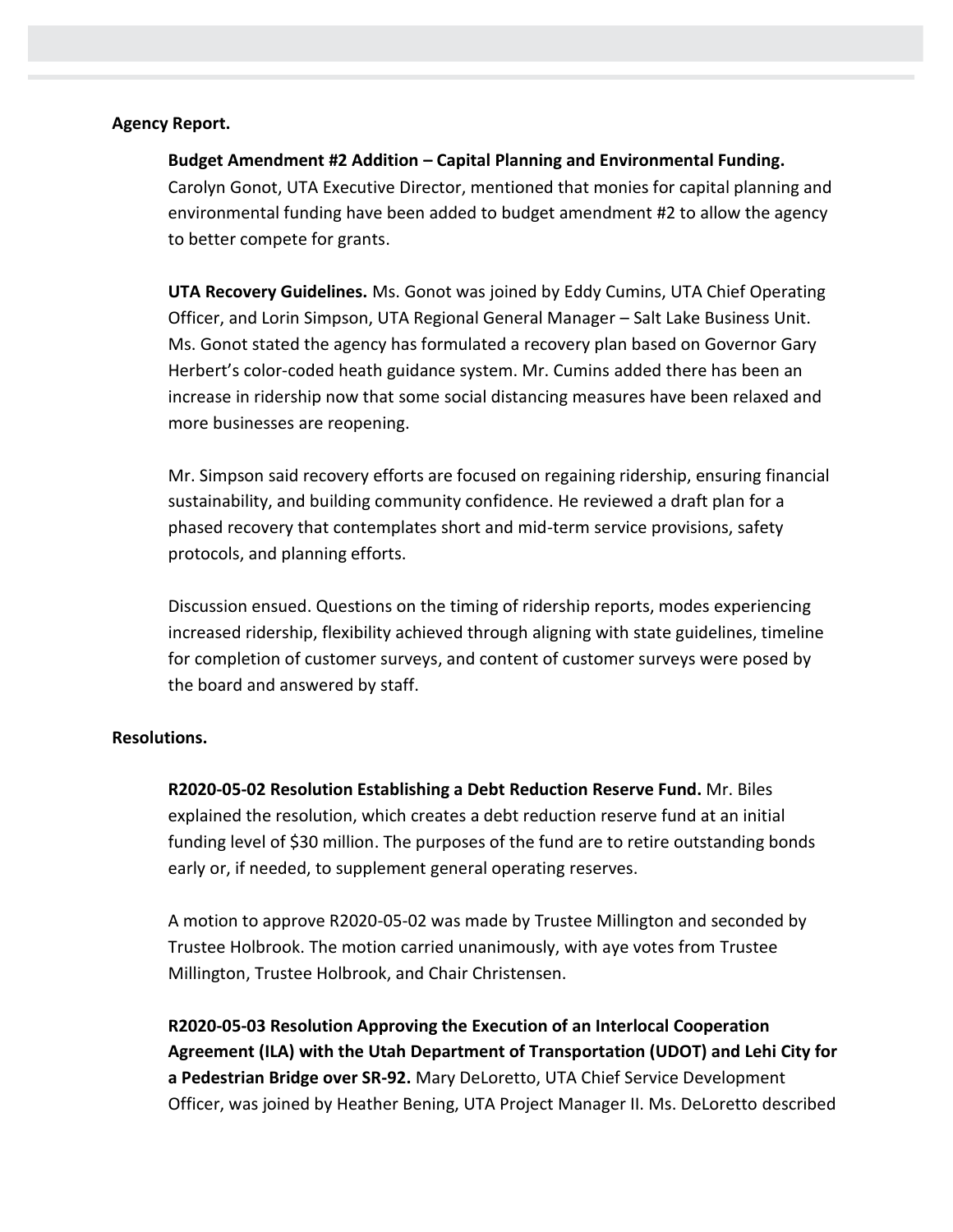the resolution, which authorizes execution of an ILA with UDOT, Lehi City, and UTA related to the construction and maintenance of a pedestrian bridge over SR-92 at Timpanogos Highway. The bridge is part of the Transportation Investment Generating Economic Recovery (TIGER) first/last mile program of projects. Discussion ensued. A question on retaining right-of-way at the bridge site was posed by the board and answered by Ms. DeLoretto.

A motion to approve R2020-05-03 was made by Trustee Millington and seconded by Trustee Holbrook. The motion carried unanimously, with aye votes from Trustee Millington, Trustee Holbrook, and Chair Christensen.

**R2020-05-04 Resolution Approving the Execution of an Interlocal Cooperation Agreement (ILA) with Millcreek City for Provision of Additional Funds to Supplement the Existing TIGER Stakeholder Agreement.** Ms. DeLoretto was joined by Ms. Bening. Ms. DeLoretto summarized the resolution, which authorizes additional funds for the sidewalk project and inclusion of new bike lanes. Discussion ensued. Questions on the project budget and geographical size of the project were posed by the board and answered by staff.

A motion to approve R2020-05-04 was made by Trustee Holbrook and seconded by Trustee Millington. The motion carried unanimously, with aye votes from Trustee Holbrook, Trustee Millington, and Chair Christensen.

**R2020-05-05 Resolution Authorizing Execution of a Collective Bargaining Agreement (CBA) with Amalgamated Transit Union (ATU) Local 382.** Kim Ulibarri, UTA Chief People Officer, was joined by Rich Murray, UTA Director of Human Resource Services & Labor Relations. Ms. Ulibarri provided background information on the bargaining process and bargaining objectives. Mr. Murray summarized different provisions of the CBA, including employee pay, insurance and healthcare, ancillary benefits, and employee working conditions.

A motion to approve R2020-05-05 was made by Trustee Millington and seconded by Trustee Holbrook. The motion carried unanimously, with aye votes from Trustee Millington, Trustee Holbrook, and Chair Christensen.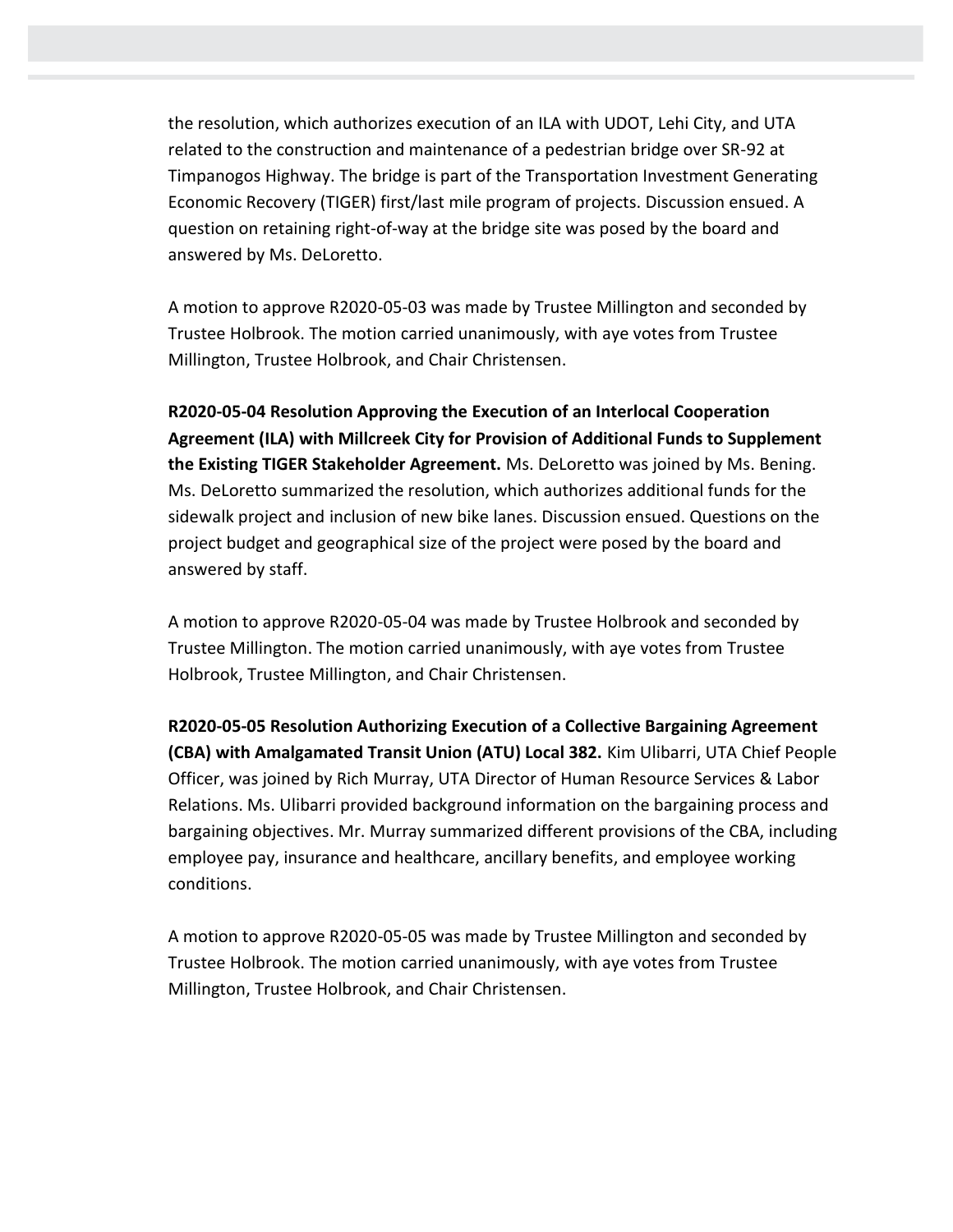#### **Contracts, Disbursements, and Grants.**

**Contract: Vendor-Managed Inventory – Light Rail Parts (Siemens Mobility, Inc.).** Todd Mills, UTA Sr. Supply Chain Manager summarized the contract, which allows the agency to streamline parts procurement for light rail vehicles purchased from Siemens Mobility, Inc. The contract term is for three years, with two one-year options. The annual cost is estimated at \$1,184,106 per year.

A motion to approve the contract was made by Trustee Holbrook and seconded by Trustee Millington. The motion carried unanimously.

**Contract: Northern ADA Complementary Paratransit and Route Deviation Provider Services (MV Transportation, Inc.).** Mr. Cumins was joined by Ben Adams, UTA Acting Special Services General Manager. Mr. Cumins explained the contract, which provides paratransit and route deviation services in Weber Davis, and Box Elder counties. The contract has a two-year term with five one-year options and is based on a fixed monthly rate plus an additional amount per revenue hour. Mr. Cumins recommended UTA exercise the option to bring the dispatching portion in-house by November 2020, which would lower the cost of the total contract. Discussion ensued. A question on the ability to bring the entire service in-house was posed by the board and answered by Mr. Cumins.

A motion to approve the contract at the higher contract amount (to accommodate whichever contract option is selected) was made by Trustee Holbrook and seconded by Trustee Millington. The motion carried unanimously.

**Contract: Southern ADA Complementary Paratransit and Route Deviation Provider Services (United Way of Utah County).** Mr. Cumins summarized the contract, which provides paratransit and route deviation services in Utah County. The contract has a two-year term with five one-year options and is based on a fixed monthly rate plus an additional amount per revenue hour. Mr. Cumins recommended UTA exercise the option to bring the dispatching portion in-house by May 2021.

A motion to approve the contract as outlined was made by Trustee Millington and seconded by Trustee Holbrook. The motion carried unanimously.

**Contract: Accident Repair for Light Rail Vehicle 1137 (Siemens Mobility, Inc.).** Mr. Cumins was joined by Bryan Sawyer, UTA Manager of Rail Technical Services & Quality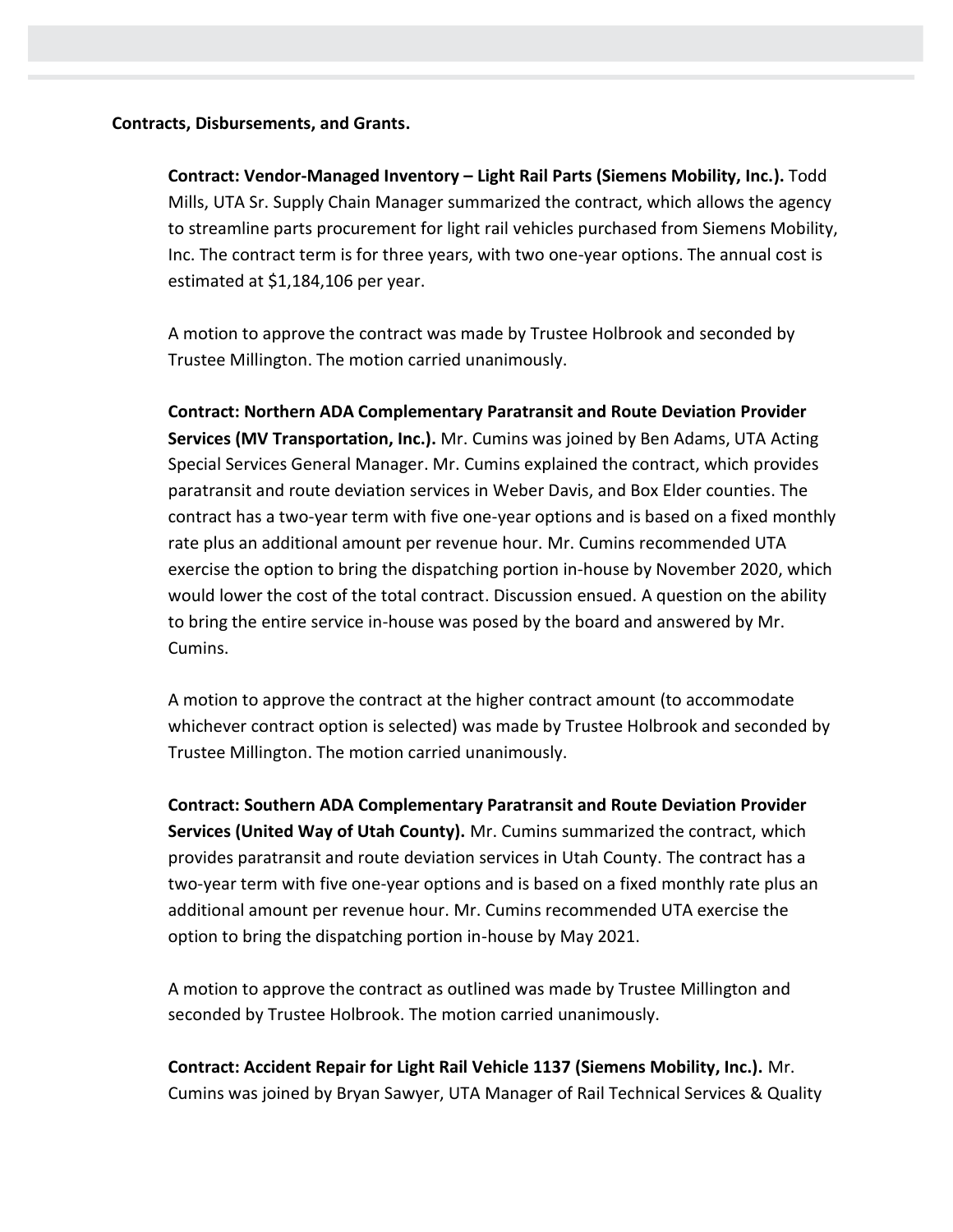Assurance. Mr. Cumins explained the contract for repairs on light rail vehicle 1137 in the amount of \$1,503,250. The train was damaged by side impact collision. Discussion ensued. A question on insurance collection from the party at fault in the accident was posed by the board and answered by staff.

A motion to approve the contract was made by Trustee Holbrook and seconded by Trustee Millington. The motion carried unanimously.

**Change Order: Employer Dental Insurance Agreement – Administrative Employees (EMI Health).** Ms. Ulibarri summarized the change order, which exercises a one-year option for the provision of dental insurance to administrative employees at a cost of \$1 million per year. Ms. Ulibarri noted the auto-renewal clause in the contract has been revised to require affirmative action by UTA before future renewals.

A motion to approve the change order was made by Trustee Millington and seconded by Trustee Holbrook. The motion carried unanimously.

**Change Order: Employer Dental Insurance Agreement – Bargaining Employees (EMI Health).** Ms. Ulibarri explained the change order, which exercises a one-year option for the provision of dental insurance to bargaining employees at a cost of \$1 million per year. Ms. Ulibarri again noted the auto-renewal clause in the contract has been revised to require affirmative action by UTA before future renewals.

A motion to approve the change order was made by Trustee Millington and seconded by Trustee Holbrook. The motion carried unanimously.

**Change Order: Employee Assistance Program (Blomquist Hale).** Ms. Ulibarri described the change order, which exercises a one-year option on the existing contract in the amount of \$100,000. She stated the auto-renewal clause in the contract has been revised to require action by UTA before future renewals.

A motion to approve the change order was made by Trustee Holbrook and seconded by Trustee Millington. The motion carried unanimously.

**Change Order: Organizational Development Consultant Contract Extension (Nesso Strategies).** Ms. Ulibarri was joined by Alisha Garrett, UTA Director of Culture & Talent Development. Ms. Ulibarri explained the change order, which exercises a final one-year option on the contract with Nesso for leadership development services at an amount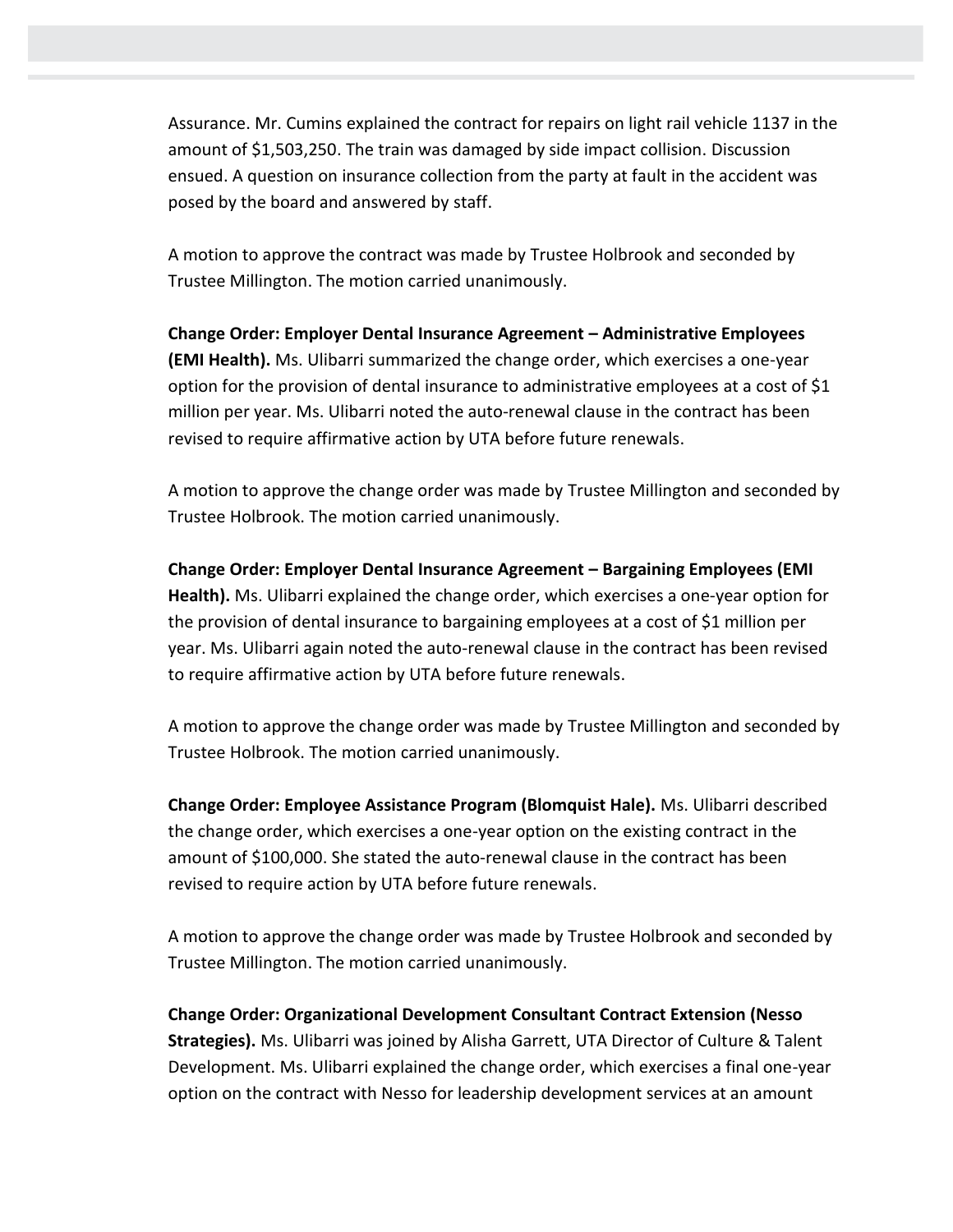not to exceed \$80,000. The total contract value including the option is \$520,255. Discussion ensued. A question on the rationale for using a contractor in lieu of relying on in-house expertise was posed by the board and answered by staff.

A motion to approve the change order was made by Trustee Holbrook and seconded by Trustee Millington. The motion carried unanimously.

Chair Christensen called for a break at 10:20 a.m.

The meeting resumed at 10:31 a.m.

# **Discussion Items.**

**Facilities Strategic Plan.** Ms. DeLoretto was joined by Hal Johnson, UTA Manager of Project Development & Systems Planning. Mr. Johnson reviewed the Facilities Strategic Plan. He spoke about alignment with long-range plans and future facilities expansion needs. He then reviewed needs and recommendations for specific facilities, including Salt Lake Central, Depot District, Meadowbrook, Mt. Ogden, Timpanogos, Tooele, Riverside, 21<sup>st</sup> South, Mobility Center, Midvale Rail Service Center, Jordan River Rail Service Center, Warm Springs, and FrontLines Headquarters. Mr. Johnson also reviewed other UTA assets, such as supplemental properties and operator restrooms. He noted the Facilities Strategic Plan is a living document that is updated frequently.

Discussion ensued. Questions on land use at Meadowbrook, plans for electric bus infrastructure, future plans for compressed natural gas (CNG) use, coordination with Rocky Mountain Power, seismic recommendations, status of the OK Manufacturing property, incorporation of maintenance costs, and prioritization of needs were posed by the board and answered by staff.

## **Other Business.**

**Next Meeting.** The next meeting of the board will be on Wednesday, June 3, 2020 at 9:00 a.m.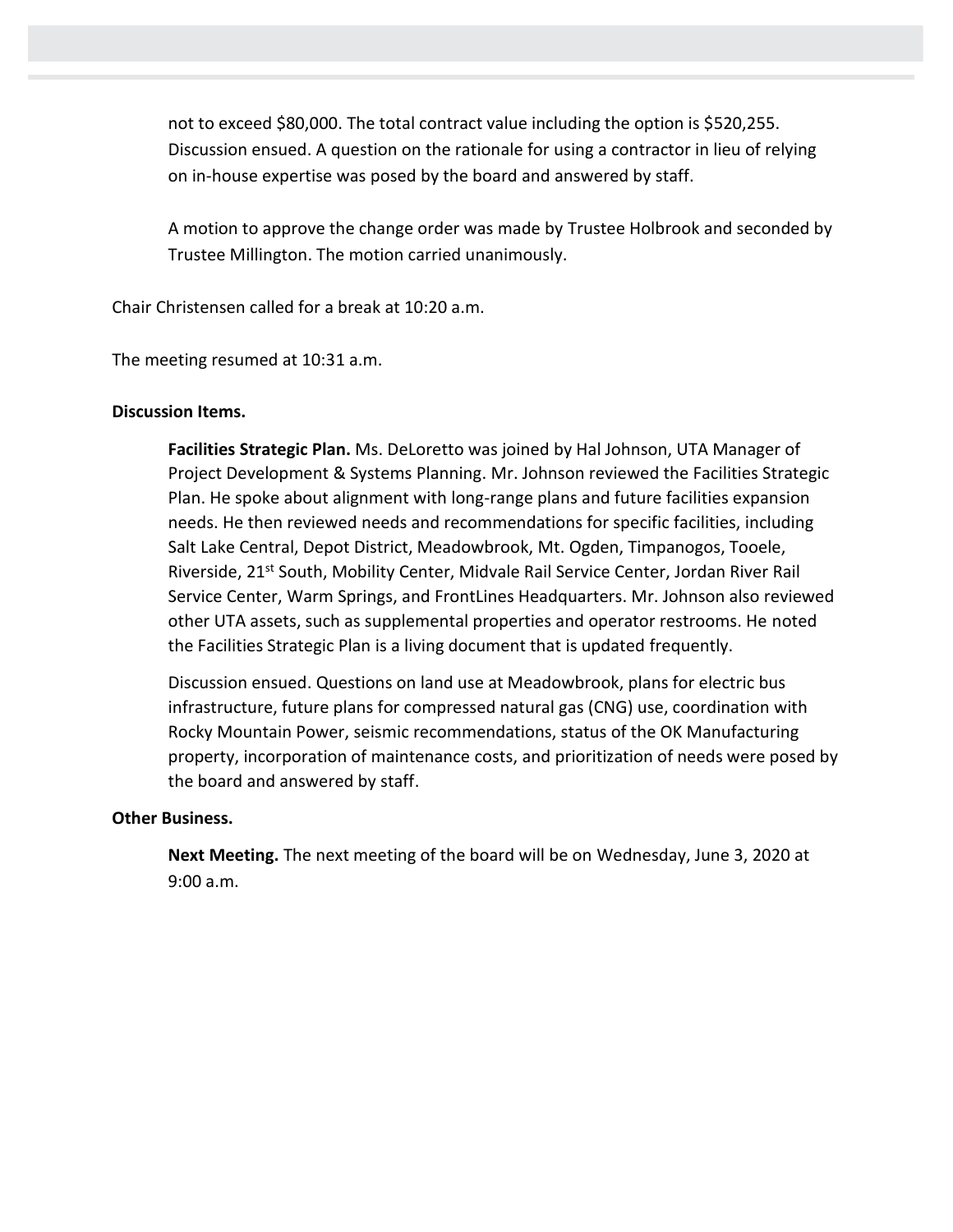**Adjournment.** The meeting was adjourned by motion in memory of Kris Newman at 11:24 a.m.

Transcribed by Cathie Griffiths Executive Assistant to the Board Chair Utah Transit Authority [cgriffiths@rideuta.com](mailto:cgriffiths@rideuta.com) 801.237.1945

*This document is not intended to serve as a full transcript as additional discussion may have taken place; please refer to the meeting materials, audio, or video located at <https://www.utah.gov/pmn/sitemap/notice/605559.html> for entire content.*

*This document along with the digital recording constitute the official minutes of this meeting.*